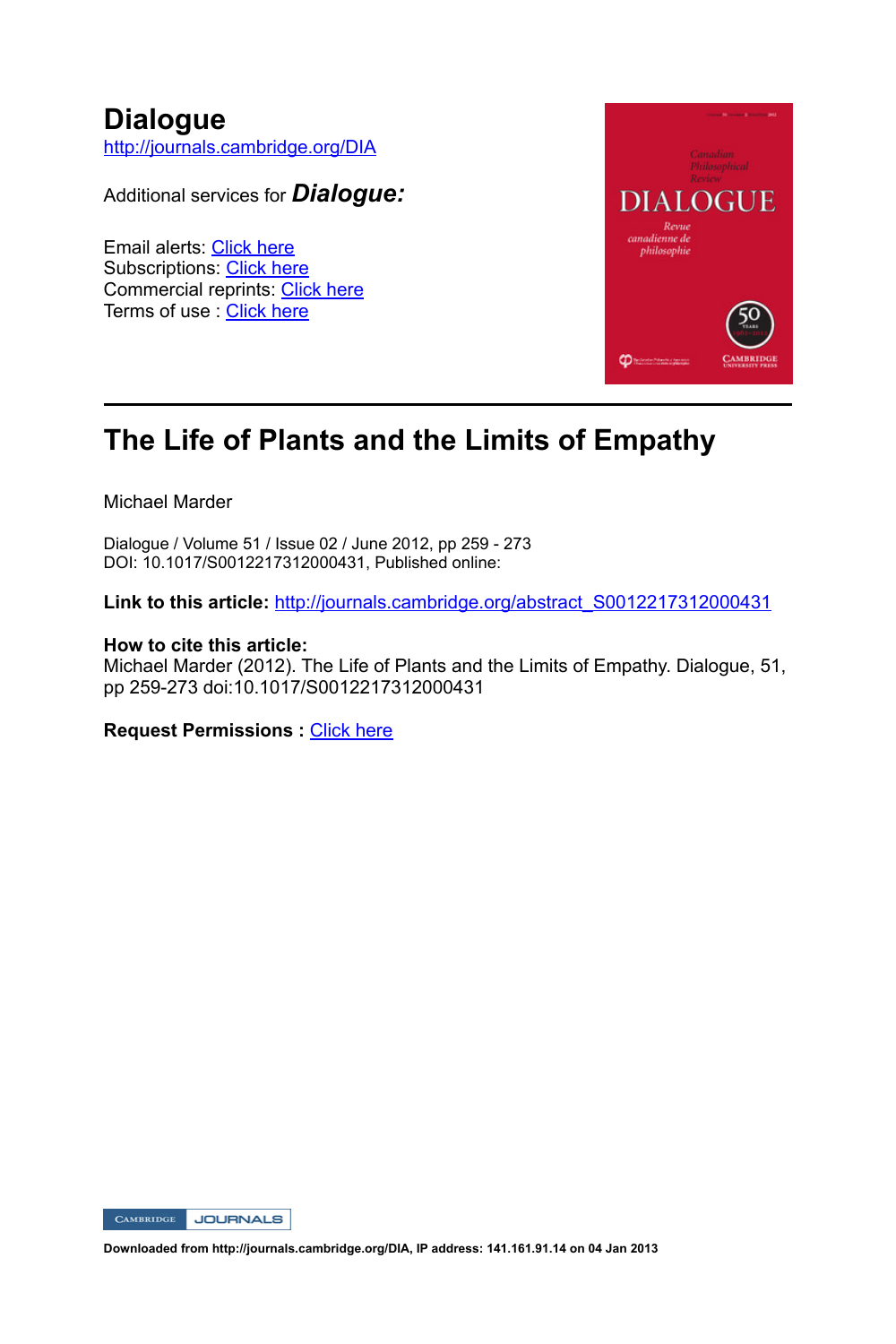# **The Life of Plants and the Limits of Empathy**

MICHAEL MARDER *IKERBASQUE/University of the Basque Country* 

 *ABSTRACT: This article examines the possibility of an ethical treatment of plants grounded in empathy. Upon considering whether an empathetic approach to vegetal life is compatible with the crucial features of plant ontology, it is concluded that the feeling of empathy with plants disregards their mode of being and projects the constructs and expectations of the human empathizer onto the object of empathy. Vegetal life, thus, reveals the limits of empathy, as well as its anthropocentric and potentially unethical underpinnings.* 

 *RÉSUMÉ : Cet article analyse la possibilité d'un traitement éthique des plantes basé sur l'empathie. Après avoir examiné la compatibilité de l'approche empathique a la vie végétale avec les caractéristiques essentielles de l'ontologie des plantes, il est conclu que le sentiment d'empathie à l'égard des plantes ne tient pas compte de leur mode d'être. Au contraire, ce sentiment projette les conceptions et les attentes de l'empathiseur humain sur l'objet de l'empathie. La vie végétale révèle donc les limites de l'empathie, ainsi que ses fondements anthropocentriques et potentiellement antiéthiques.* 

*Denn wir sind wie Baumstämme im Schnee. Scheinbar liegen sie glatt auf, und mit kleinem Anstoß sollte man sie wegschieben können. Nein, das kann man nicht, denn sie sind fest mit dem Boden verbunden. Aber sieh, sogar das ist nur scheinbar.*

Franz Kafka, "Die Bäume" 1

 Consider the birch and oak trees being cut down in the Khimki forest, just to the North of Moscow, as a part of the government's plan to connect the capital of Russia to St. Petersburg by means of a new highway, slated to pass right in

*Dialogue* 51 (2012), 259–273. **© Canadian Philosophical Association /Association canadienne de philosophie 2012 doi:10.1017/S0012217312000431**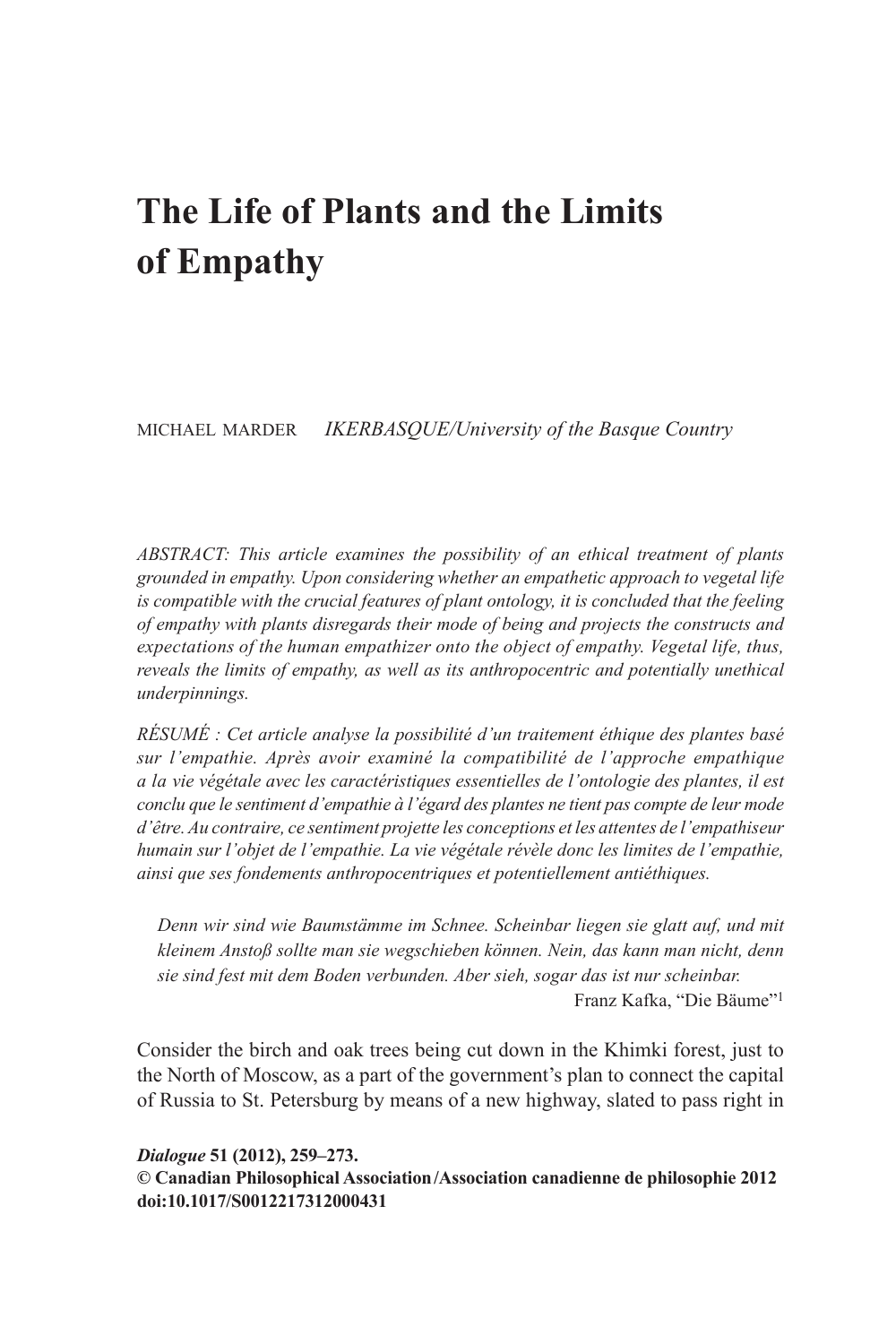the middle of the massive wooded area. The buzzing of chainsaws and the infernal noise of heavy "tree removal" equipment join in an uncanny, deafening choir with the cracking of the felled birches and oaks that have given in to the unforgiving metal. What do human observers feel at the sight (and sound) of the unfolding destruction? Much depends on the perspective, of course. Municipal and federal state officials experience a sense of satisfaction with the exercise of their unlimited power to convert, at a great financial gain, the entire forest into a network of highways, hotels, and housing units. Law enforcement officers appear not to feel anything, save for their blind rage at the protesters opposed to this environmental crime. But what about the concerned members of the civil society, the activists, who have been camping in Khimki and in front of the Russian Parliament around the clock and who have attempted to defend the forest with their bodies in the face of disproportional, statesanctioned violence and the overwhelming chances of defeat? The rationale for their intense commitment is a microcosm of the broader debate surrounding the motivations behind ethical concerns with the environment. The forest on the verge of disappearance is deemed to be a part of the legacy bequeathed to future generations, an indispensable natural "purifier" of the already dangerously polluted Moscow air, an intrinsic value incommensurate with any economic calculations and benefits from the projected highway...

 Putting the diverse rational explanations to one side, is it possible that, emotionally, the opponents of deforestation in Khimki and elsewhere sense a certain empathy with the felled trees, vicariously identifying with the fate of the uprooted plants, as the narrator in Kafka's "The Trees" seems to do? And if empirically this is the case, does the empathetic relation of human beings to plants, not to speak of animals, hold the potential for grounding environmental ethics the way it has recently shored up the relational ethics of care?<sup>2</sup>

 While it is conceivable that someone could empathize with the plants themselves, philosophical accounts of this possibility disregard the uniqueness of vegetal beings and treat them as representatives of something larger than themselves, namely Life. Empathy presupposes this elemental commonality, the substantial sameness of the empathizer and the empathized with, united by the fact that both are living beings. The commonality or, indeed, the community of the living would then furnish the desired foundation for the ethical comportment. In what follows, however, I argue that plants and their peculiar ontology should be interpreted as embodied limits to empathy and as points of resistance to a totalizing vitalism. As such, they pose a series of barriers to the humanistic, anthropocentric, and narcissistic ethics predicated on the underlying sameness of the ethical actor and the object of his or her action. That is not to say that the being of plants necessarily undermines the ethics of empathy in general, nor is it to conclude that an alternative (non-empathetic, or non-emotional, *and* non-rational) ethical approach to vegetal life is unfathomable. An ethics oriented toward and arising from plants would preclude human self-recognition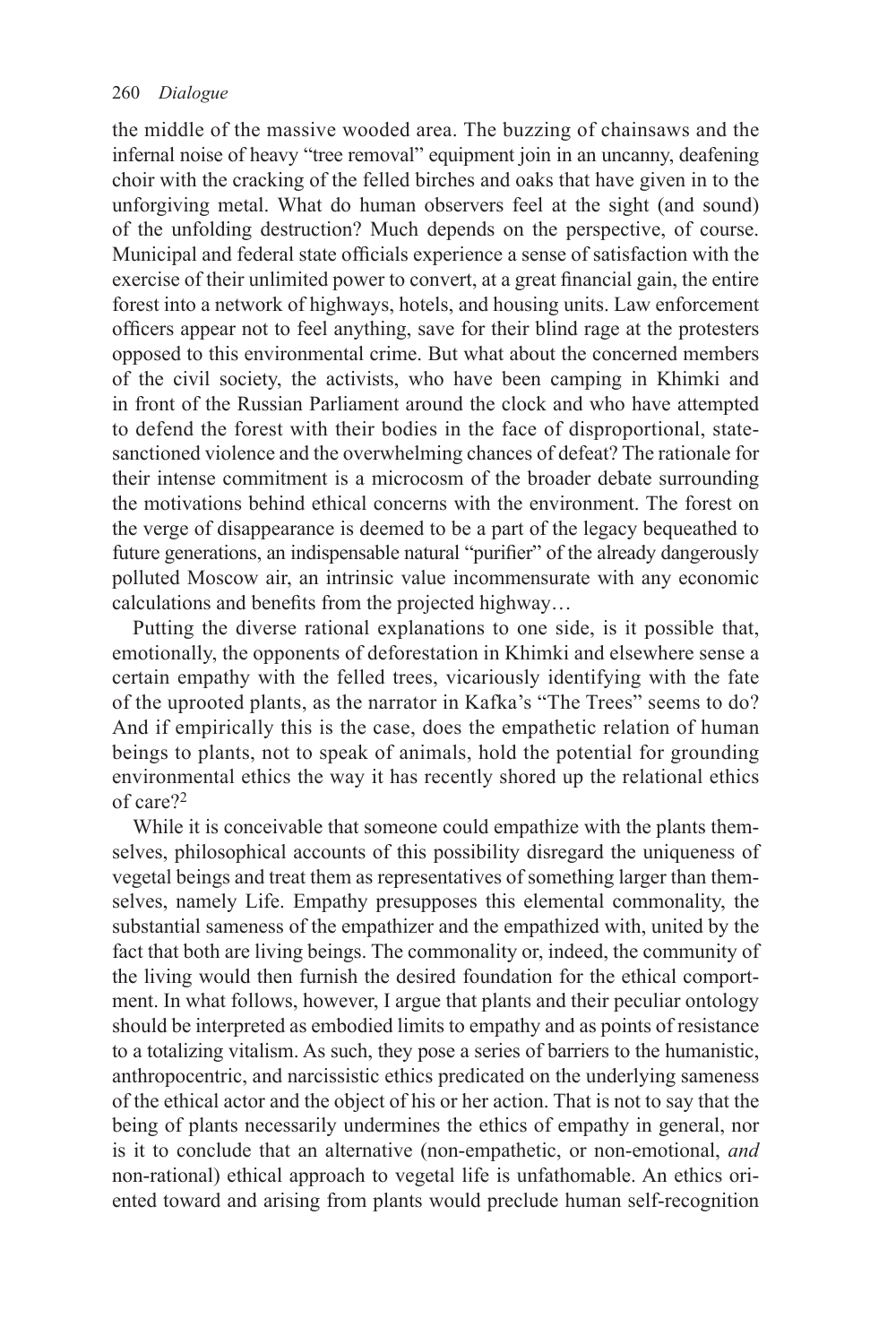in and projection onto the world of the flora, or, more positively, would entail an affirmation of the irreducible difference between this world and that of human beings.

### **Plant Ontology as a Barrier to Empathy**

 Moral philosophers tend to draw conceptual lines of demarcation between compassion, pity, and empathy. 3 Compassion, as both the Latin origin of the English term and the German *Mitleiden* indicate, entails a sense of togetherness in *pathos* or suffering. Although the deepest etymological stratum of meaning is irrevocably lost in most contemporary discussions, as in Martha Nussbaum's definition of compassion as "a painful emotion occasioned by another person's undeserved misfortune,"<sup>4</sup> nineteenth-century thinkers, most notably Schopenhauer, underscore the burgeoning community that comes together through the experience of suffering-with.<sup>5</sup> The scope of compassion at its most profound is not narrowed down to other human beings but potentially embraces all suffering creatures, so that the "basis of morality is not any kind of abstract concept nor a rational conception of duty, but rather the *felt* connection we have with all living beings capable of suffering."<sup>6</sup> The "*felt* connection" forged in this sentiment, albeit less anthropocentric than the ties binding us exclusively to other persons, inevitably leaves out those beings, like plants, we deem incapable of suffering. Humans, to be sure, join in communities, ecosystems, and rhizomatic assemblages with plants, but these multifaceted interactive formations do not usually involve a compassionate rapport. It is thus questionable whether one can be *with* the plants at all, precisely because the prospects of "suffering with" them are severely restricted.

 The attitude of pity is perhaps more inclusive of all living beings than compassion, even though the difficulties it raises outweigh any advantages it might yield. At its worst, it objectifies the pitied creatures, treats them from the standpoint of moral superiority, and, therefore, bars the possibility of mutual determination that would unite the one who pities and the object of pity. This is why, according to Nietzsche's observations, it multiplies suffering, rather than put an end to misery, and revels in reactive affect.<sup>7</sup> Pity is the emotional supplement to the very injustice it sanctions, the injustice to which it bows, as though to the iron necessity of fate. Pitying the trees cut down to clear space for a highway does not prevent but, in fact, makes it easier to carry on the practices of deforestation accompanied by this most heartfelt emotional appendage. Resigned in the face of the ruthless logic of (contrived) economic necessity, pity permits the subjects who indulge in it to perceive themselves as caring individuals, not as participants in a cold-blooded destruction of the environment.

 In contrast to the symmetrical community of sufferers that comes together in compassion, on the one hand, and the asymmetrical, condescending attitude of pity, on the other, empathy is an attempt to get in touch with the experience of the other *qua* other, or, literally, to feel *into* the other, as the German *Einfühlung*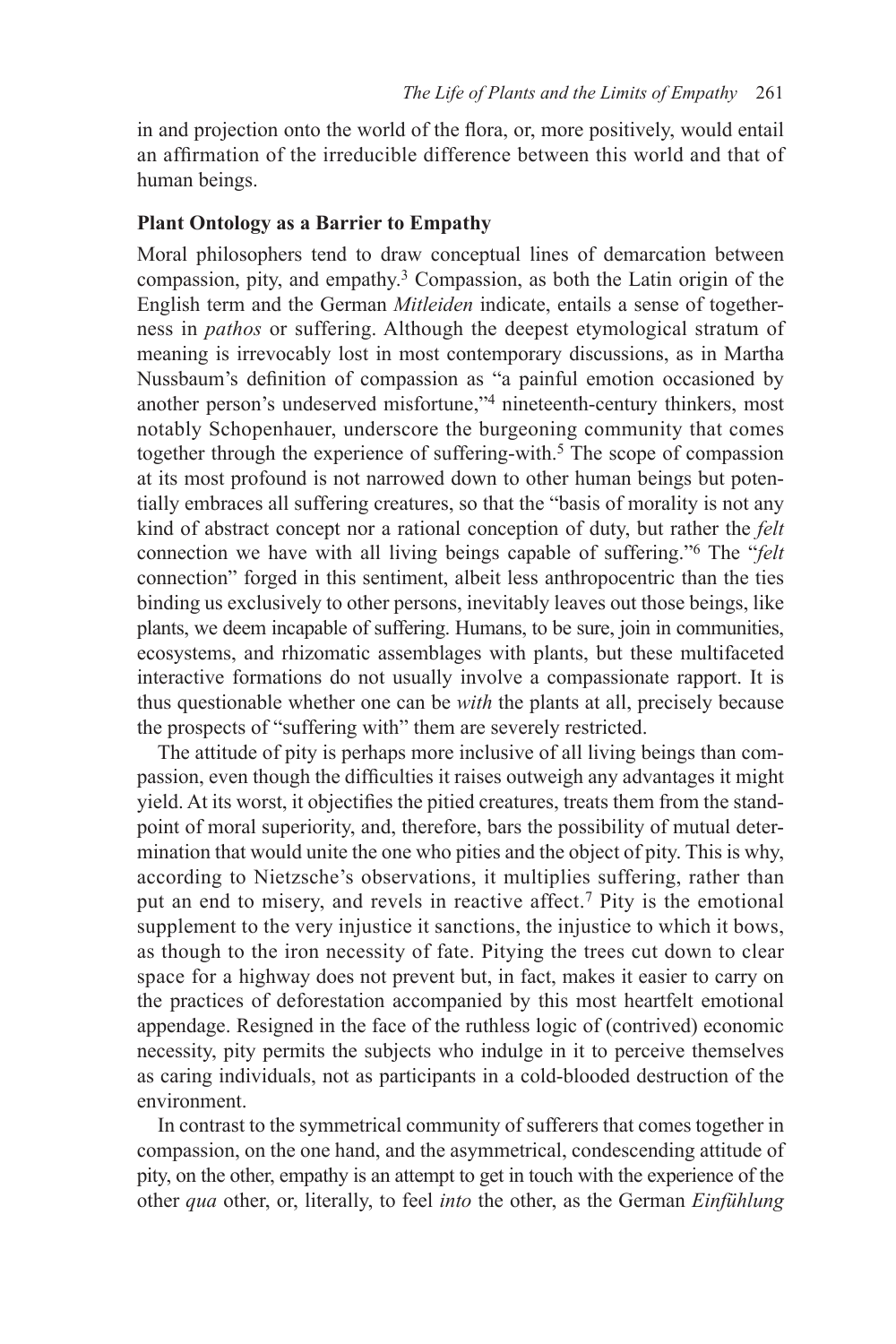suggests and as Edward Titchner's English coinage from the early twentieth century affirms. Instead of compassionately suffering *with* the other or sensing pity *for* the other, empathy bears upon the other's psychic interiority, into which it probes by means of projective imagination. Why then should we think, as I suggested above, that empathy presupposes the "substantial sameness of the empathizer and the empathized with," disrespecting the difference of the other? Here, the example of plants—which is much more than an example—may illuminate the endemic problems of empathy in other domains of ethics. *In nuce* , the inaccessibility of the other's psychic interiority and of experience forces the empathizer to project her own feelings onto the other. Through empathy, I deposit in the other, as construed by me, something that is already in me and, thereafter, re-discover myself in the other. The paradoxes of this process come into the sharpest relief against the background of the plants' mode of being that sets ontological limits to the possibility of empathy and highlights the need for a non-anthropocentric grounding of vegetal ethics.

 The seemingly bizarre question regarding empathy with plants was posed before Husserl by one of his translators, Dorion Cairns, in a series of philosophical conversations that took place in 1932. "When talking about animals," Cairns recalls, "Husserl distinguished *Menschen-tiere* <man's animals>, e.g., dogs and elephants, from *eigentliche Tiere* <authentic animals>...and spoke of a continuous decrease of the possibility of *Einfühlung* <empathy> as one descends the scale." Asked about empathy with plants, Husserl hesitated to classify them either as mere physical unities or as psycho-physical objects. "In the end," Cairns concludes, "I got no clear idea whether Husserl thinks of plants as limiting cases of *Einfühlung*, or not."<sup>8</sup> What remains clear is that the likelihood of empathy is grounded in the degrees of ontological proximity (and distance) between the human empathizer and the living object of empathy. The closer are the two ontologically—that is, the more similar their respective modes of being—the greater the possibility in question. Ontology, or, rather, ontological difference is the key to ethical phenomena.

 In order to carve out an ethics of vegetal life that would be distinct both from the ethical treatment of animals and of the environment as a whole, it is necessary to outline certain features of the plants' ontology that set them apart from humans, animals, and inanimate things. Immediately, an old nominalist ambiguity that has been haunting Western metaphysics for millennia beclouds the proposed investigation: while the plant is not an inanimate being like a stone, its life is drastically dissimilar to human and animal vitality. Something in its ontology is in excess of the static condition of the inanimate thing, the condition which is itself a theoretical fiction premised on the logical principle of identity and non-contradiction<sup>9</sup>; something, as Plotinus has it, both distinguishes the branch of a plant from a stick and makes the former better than the latter (*Enneads* IV.4.28). The impersonal excess that has turned the life of plants into a fetishized mystery and has given rise to the early animist speculation does not foreshadow anything in animal or human existences. From the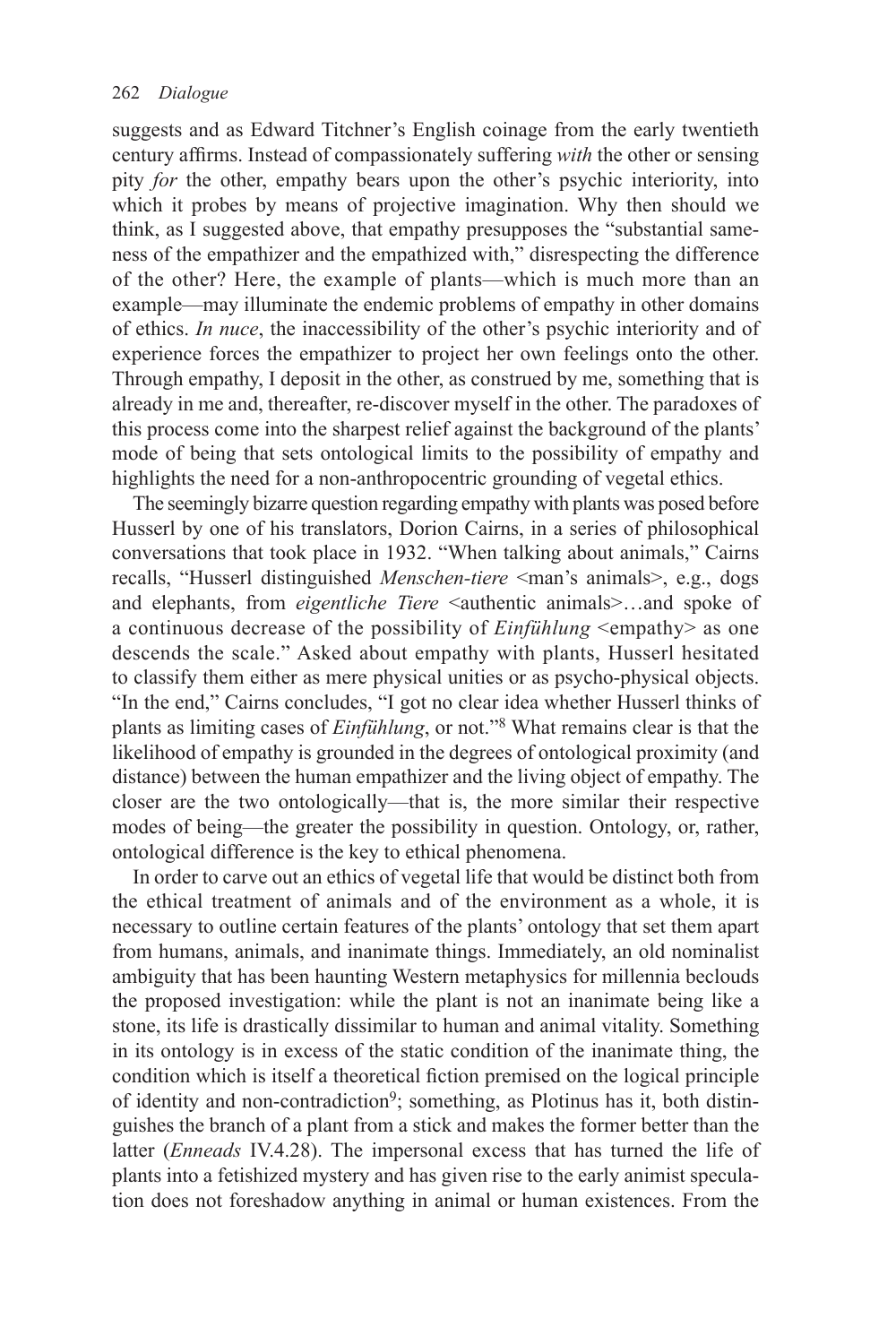anthropocentric point of view, vegetal life, so foreign to our own, is alien to life itself, with which human facticity is metonymically identified, so much so that pseudo-Aristotle (Nicolaus of Damascus) imputes to plants a "lifeless soul," classifying them as deficient things and only secondarily as living beings (*De Plantis* 316a, 37-40 and 316b, 6).

 Given the chronic inability of the metaphysical tradition to come to terms with the ontology of vegetation, the grounds for empathizing with the plant have also been missing, especially because the potential "object" of empathy has remained hopelessly obscure. The life of plants has been subject to the extremes of religious reverence and a blatant denial of its vivacity, the extremes *between which* empathy may be experienced. As we shall see below, an empathetic relation is allergic both to the "too much" of a noumenal reality that overwhelms the human (vegetal life as a fetishized mystery) and to the "too little" of pure materiality that leaves us coldly indifferent (vegetal life as the seat of a lifeless soul). The distance between the elusive principle of the plant's vivacity and human existence seems, therefore, to forbid the kind of intimacy and identificatory projection of the I onto the other that are the cornerstones of empathy.

 By way of overcoming the pervasive metaphysical obscurity surrounding the philosophical status of vegetation, a sober comparison of the plants' forms of life to those of animals and humans points toward the specific markers of difference, at the level of ontology, that erect further barriers to an empathetic identification with vegetal beings. As opposed to animals and humans, plants live without psychic interiority; they lack the metaphysical distinction between the "inside" and the "outside" and do not set themselves in opposition to the environment that sustains them.<sup>10</sup> Their unimaginable passivity exceeds by far the pathos that invites empathy, precisely because they live without feeling, or, at the very least, without feeling themselves feel. Capable of registering stressful environmental stimuli and reacting at the level of biochemical changes in the cells of leaves and stems, plants do not suffer in the same way as sentient beings permeated by a network of nerves. When humans empathize with plants, they, thus, ultimately empathize with themselves, turning the object of empathy into a blank screen, onto which essentially human emotions are projected. A presumably sensitive ethical approach veers on the side of instrumentalization, in that it uses the plant as a means for personal catharsis and an outlet for the content of bad conscience.<sup>11</sup> The plant, with which one empathizes, ceases to be a plant and, instead, is utilized as a support for human self-identification, for the anthropocentric and narcissistic machine that, Godlike, fashions the entire world after its own image. This "formal" dissimilarity between vegetal life—free from the enclosure of psychic interiority, endowed with a material and extended soul, defying all notions of individuality and organic totality  $\frac{12}{2}$  and the sentient existence of animal and human beings is one of the most serious obstacles to a rigorous philosophical justification of an empathetic relation to plants.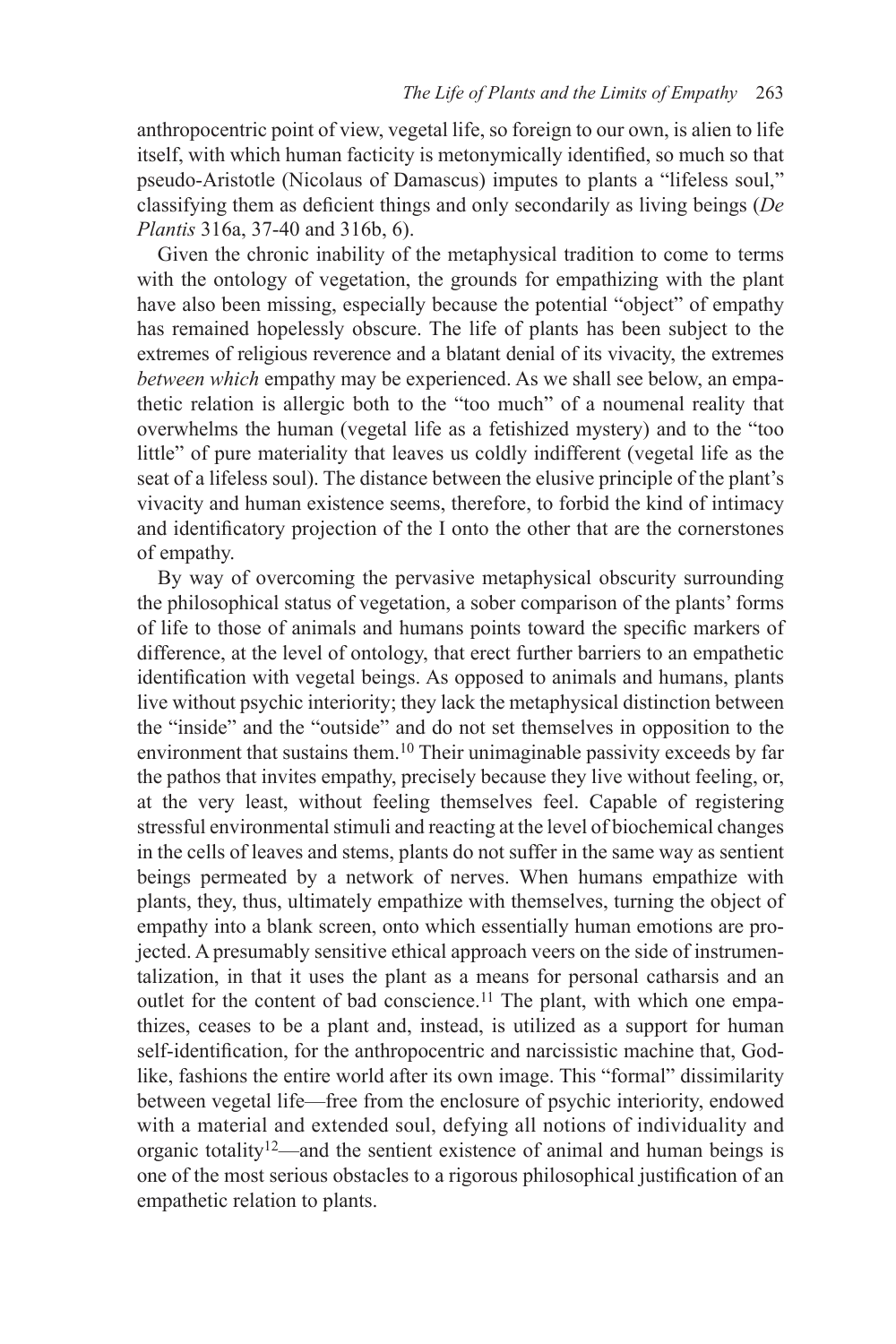#### 264 *Dialogue*

If empathy literally means "feeling into," its basic operation will be disrupted as soon as it comes across vegetal beings that lack the depth into which this, or any other, feeling may probe. A corollary to the absence of something like a noumenal soul or psychic interiority in plants is that their life processes cannot be understood in behavioural terms on the model of either human conscious conduct or animal instinct. To be sure, vegetal life exhibits a nonconscious intentionality of its own, for instance in the plant's striving toward the light of the sun and the mineral nutrients hidden in the earth.<sup>13</sup> The plant may be even said to "have a world," in the sense of working on the world and working with it, modifying the environment of which it is an integral part, and being the zero-point of a particular orientation to its milieu. Yet, the vegetal "having" of the world does not mean that plants "possess" and "appropriate" their environment. The sense of their world, or, to paraphrase Heidegger, the worldhood of plants, cannot be assimilated to the human being-in-the-world through a formal analogy imputing to them a different kind of autonomy, mastery, or personhood. 14 For this reason, also, an empathetic understanding of plants will falter.

Husserl foreshadows the flight of the plants' world from our grasp, when he states that his approach "would therefore not exclude plants' having sensitivities after all; it only means that we would be incapable of recognizing them, because there is lacking any bridge of empathy and of mediately determined analysis." 15 Vegetal sensitivities, if there are any, remain unrecognizable because they are not similar to those of humans and higher animals and, moreover, because all the tools at our disposal, including empathy and rationalanalytic mediations, are impotent when it comes to bridging these sensitivities with our own. In the face of this impossibility, the question arises: How could one draw together the world of human beings and that of plants, while resisting the temptation to sacrifice the specificity of either perspective? What could fulfill the function of bridging the two worlds, all the while maintaining them apart and respecting the foreignness of vegetal life?

 If empathy envisions an articulation of two separate worlds, standing for two ontological approaches to the environment, it offers an immediate mediation grounded in passion, an emotional projection that fails to preserve what is distinct about the existence of plants. Empathy functions by analogy, or, in the phenomenological vernacular, by analogical appresentation, rendering the inaccessible experience of the other legible as a function of the presumed parallel established between that experience and my own. As Edith Stein maintains in her doctoral dissertation on the problem of empathy supervised by Husserl, the experience of the other should be conceived on the basis of the other's givenness "as a sensitive, living body belonging to an 'I'", the living body that "not only fits into my phenomenal world but is itself the center of orientation of such a phenomenal world." 16 The plant, too, is "a center of orientation" to the world, but its "body," which is a loose conglomerate and a non-totalizable multiplicity of vegetal bodies, does not belong to an "I" and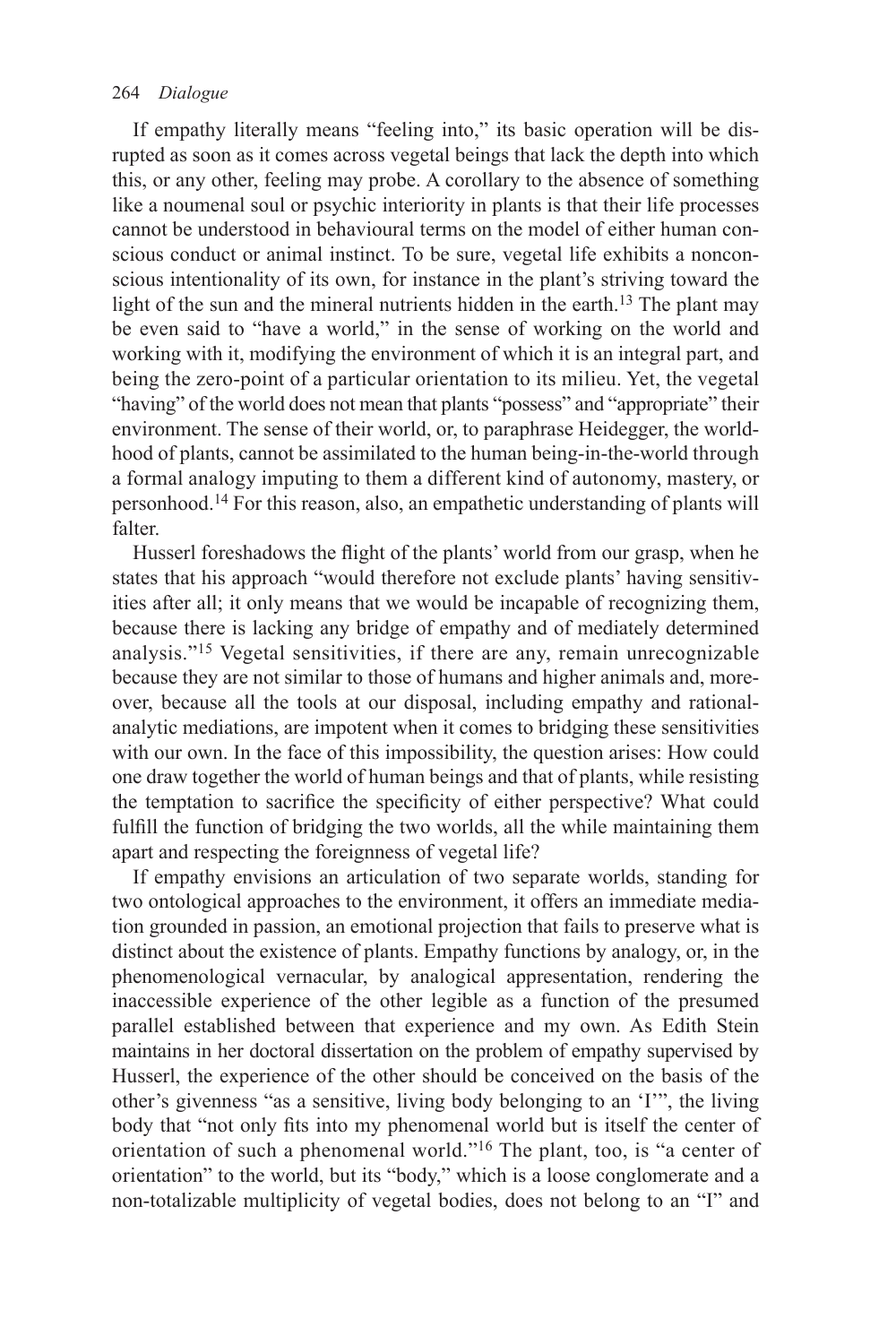does not follow the course of subjective individuation. The limits of empathy here bleed into the edges of phenomenology, extended to existences other than human and charged with the task of outlining the non-anthropocentric orientations to and ways of being in the world.

 A more subtle method of inviting the rapprochement of the human and the vegetal worlds entails shrugging off the metaphysical excesses of "spiritual" anthropocentric ontology and affirming the essential superficiality of the human psyche and the crucial role of nonconscious intentionality in any embodied existence. From Nietzsche's famous claim that there is no doer behind the deed,<sup>17</sup> through Merleau-Ponty's phenomenology of the body, to Deleuze and Guattari's "plateaus," exposing the illusion of subjective depth, late nineteenth- and twentieth-century philosophy, however unwittingly, brought the meaning of the human into the greatest proximity to the being of plants. At the extreme, to empathize with plants is to recognize in ourselves certain features of vegetal life, rather than to project the metaphysical image of human existence onto other life-worlds. This uncanny recognition has been somewhat more prevalent in poetry than in philosophy, with the Portuguese author Fernando Pessoa and the French writer Francis Ponge embracing, if only as unattainable ideals, various aspects of plant ontology, including existence "without the head"<sup> $18$ </sup> (Ponge), or the simplicity and blissful ignorance, where the lack of consciousness is redoubled by the absence of self-consciousness<sup>19</sup> (Pessoa). Reversing the trajectory of narcissistic identification, whereby the empathizers empathize, in the last instance, with themselves (or, at best, with what is very much like them), the appreciation of the vegetal other in the human implodes the entire anthropocentric theo-metaphysical edifice. While we do not recognize ourselves in plants, we register something of the plants in us, so that the failure of recognition, not to speak of self-recognition, becomes productive of an ethical relation to vegetal life.

 Despite its intricacy, the poetic-philosophical rapprochement of the two ontologies disallows empathy and compassion alike. The difference between the human and the plant, the distance between the one and the other, the foreignness of the one to the other are accentuated by the very efforts at surmounting them. The means for imagining a human communion with plants and of adopting various features of their existence act, precisely, as barriers to establishing a unity with them: poetic writing—though it is, both in the case of Pessoa and in that of Ponge, quasi-phenomenological, unadorned, descriptive, pointing "back to the things themselves"—sets the writers apart from the vegetal world. It is, most likely, in reaction to this paradox that Ponge desires to write and to think from the position, from the standpoint, and from the spatial perspective of the plant.<sup>20</sup> And yet, even this interjection of the human in the place of the vegetal other does not amount to an empathetic relation predicated on projective identification but to Levinas's ethical "substitution in separation,"<sup>21</sup> so that the I puts itself in the position of the other, taking care not to annihilate the other's alterity, or to Deleuze and Guattari's "becoming-plant,"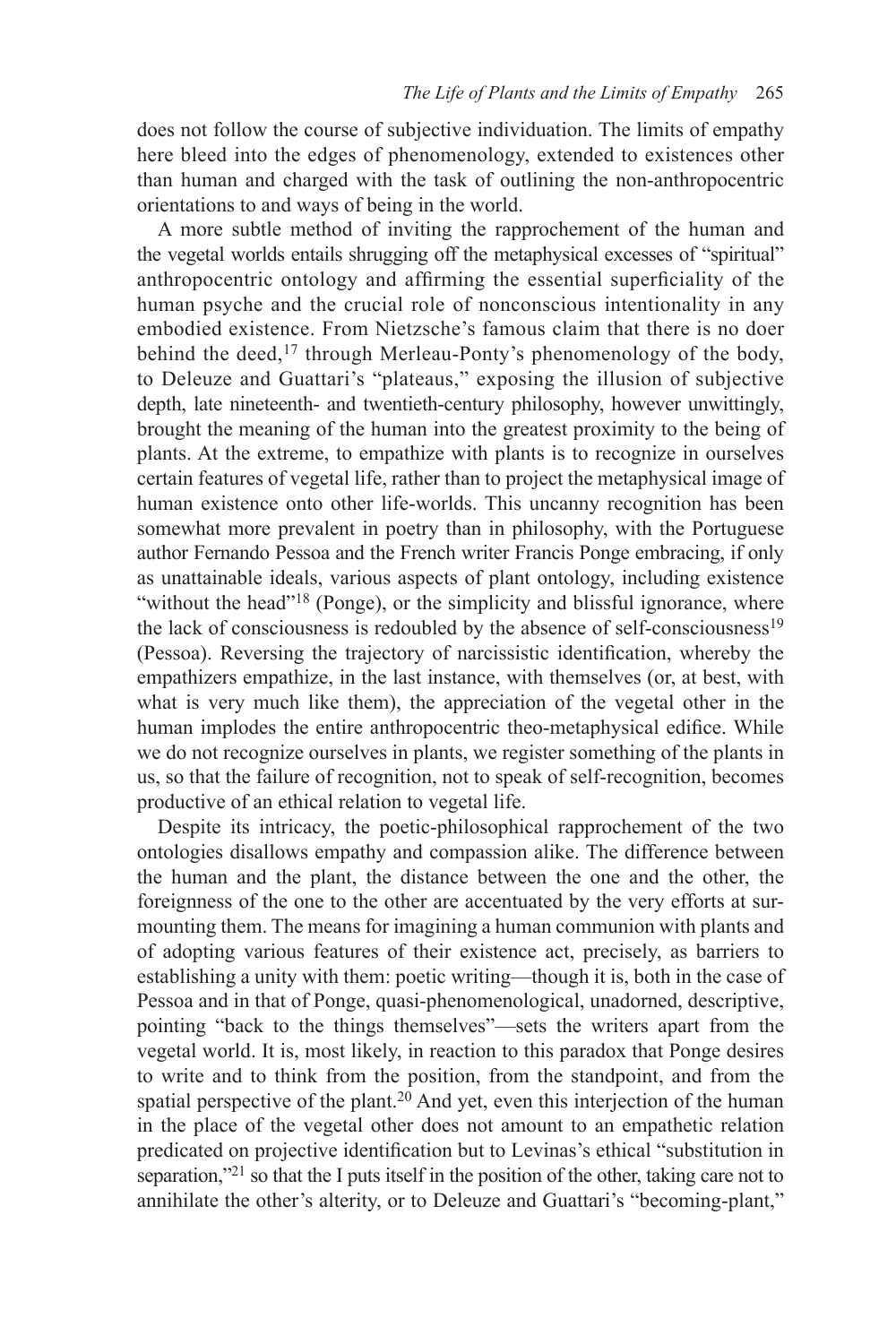as a step in the series of molecular becomings breaking down the identity of the subject to the point of "becoming-inorganic" and "becoming-imperceptible."<sup>22</sup> The very conditions of possibility for empathy are undercut in ethical substitution as much as in the string of becomings, to the extent that they dispense with the identity and the consolidated unity of subjectivity. Such undermining of empathy, in turn, facilitates an ethics of vegetal life attuned to the plants' unique ontology and sensitized to their non-identity, the disseminated multiplicity of their being.

 To be fair, in Edith Stein's phenomenological account of empathy, the unity of the empathizer and the empathized with is neither presupposed nor actually accomplished. Through empathy, Stein argues, "the feeling of oneness and the enrichment of our own experience become possible," provided that this feeling is not interpreted as an indicator of the actual unity with the recipient of empathy.<sup>23</sup> Phenomenologically speaking, the "feeling of oneness" derived from empathy does not attain fulfillment in experiential evidence. Even so, it betrays the ontology of vegetal life dispersed into a multiplicity of sub-individual growths 24 that forego the arrangement of the parts of plants—root, stem, leaves, flower, and so forth—into the totality of an organism. When transposed onto the world of vegetation, the empathetic unity of the I and the other erases, in addition to the difference between the two, a significant facet of plant ontology, according to which the other is not one. The vegetal other, above all, cannot be gathered into a whole in itself, let alone along with something or someone else. What finally thwarts empathy is the ontological scale of vegetal existence incommensurate with that of a human subject: the Nietzschean sub-individual growths take place on a scale that it too miniscule to be registered on the subjective radars detecting nothing but the concrete unity of identity. Now, the metaphysical projections of plant ontology run into a diametrically opposed problem of the vegetal scale that is too broad and overwhelming to elicit an empathetic response from a human subject. In continuing to explore the limits of empathy, it is worthwhile to consider the splitting of the metaphysical *imago* of vegetal beings, on the one hand, into a fantastic exaggeration, whereby they are identified with nature, the world, or spirit as such, and, on the other, into the analogs of everything that is superficial, dispensable, and antiquated in human and animal bodies.

## **Metaphysical Projections of Plant Ontology**

 The extraordinary metaphysical projection of vegetation onto a magnitude of universal proportions spans the writings of the philosophers of antiquity, as much as of modernity. Plotinus imagined the soul of the world in the shape of an enormous plant; Hegel saw in the plant and its stages of development, growth, and maturation a metaphor of spirit; Novalis pictured nature as a gigantic tree, on which we are the buds.<sup>25</sup> The sheer impersonality of plants and the collapse of the distinction between the individual and the collective in their being give vegetal ontology enough flexibility to metonymize the whole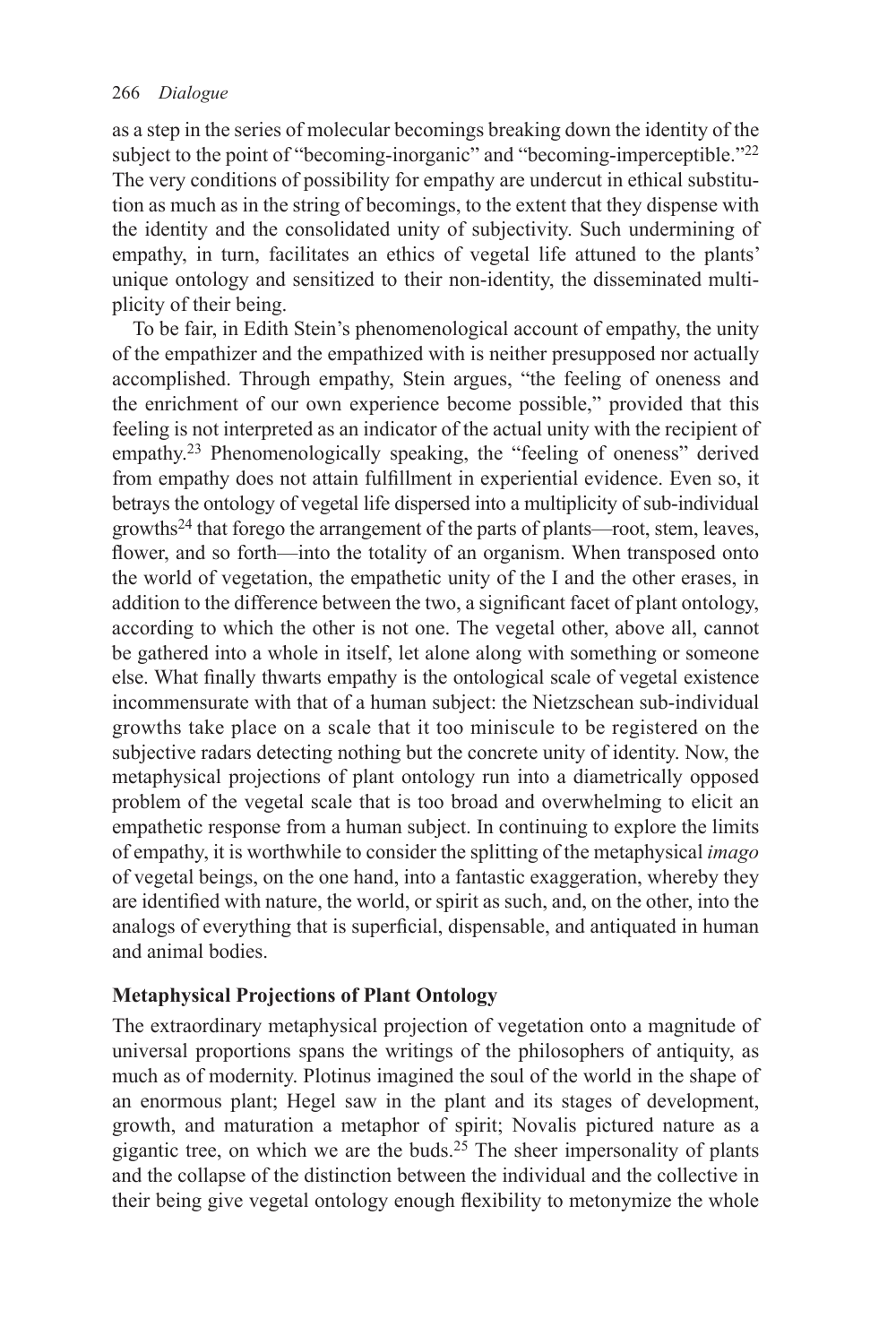whereof it is a part, to stand in for nature as a global movement of generation, growth, and decay. Although it is difficult, if not impossible, for humans to recognize themselves in the non-individuated being of plants amplified to the entire world, the second metaphysical projection, mapping animal and human organs onto the plant, creates a series of morphological and structuralfunctional homologies that facilitate such recognition. Both materialist and idealist philosophers resort to what we might call *the tactics of ontic-biological translation*: Lorenz Oken and Goethe deem the flower to be the highest stage of the plant's spiritual development and the equivalent of the head<sup>26</sup>; Julien La Mettrie equates foliage to the lungs, bark to skin, and roots to the digestive tract<sup>27</sup>; Gaston Bachelard, following Paul Claudel, refers to the tree's vertical position as a posture of "heroic uprightness."<sup>28</sup> As a consequence, these and other thinkers have domesticated the alien ontology of vegetation, rendering the ontic features of plants familiar through a reductive comparison to their animal and human counterparts. Taken together, the projections of the human onto the plant and of the plant onto the world are tantamount to a metaphysical transposition of the human onto nature as such, the transposition, where the domesticated and homologous fragments of vegetal life are used as the means in the narcissistic self-recognition of the human in the environment. (Let us recall, in this context, that the concept of narcissism is, itself, derived from the name of a mythical character—Narcissus—that was bestowed upon a flower, thereby completing the enchanted circle of the anthropomorphization of plants and the vegetalization of the world.)

 It should come as no surprise that the morphological and structuralfunctional homologies are the material substitutes for the experience of empathy and, according to Husserl, the guiding threads for the hermeneutical exercises, upon which the biological sciences are predicated. "The obvious kinship between brute [*Tier*, animal] and plant" requires a firm foundation that would be neither intuitive nor empathetic; that is why

[t]he universal and completely indefinitely performed empathy that permits the analogy is not enough for the investigator; he needs concrete experience of concrete sensitivities related to concrete organs, whereby the analogy of the plant organs with bruteanimal ones… must be broad enough to ground the probability of the interpretation. 29

 Sound biological conclusions, interpreting the correlations of concrete sensitivities and concrete organs, take the place of "indefinitely performed empathy," which operates with a vague sense of similarity between figures of animal and plant lives. Philosophers in the Western metaphysical tradition have relied, by and large, on the hazy figurations of the animal in the plant and, thus, have fallen prey to the kind of empathy Husserl criticizes in *Ideas III* . Still, what the vague empathizers and the careful practitioners of biological hermeneutics have in common is that they privilege the ontic dimensions of different kinds of life, while altogether disregarding ontological difference.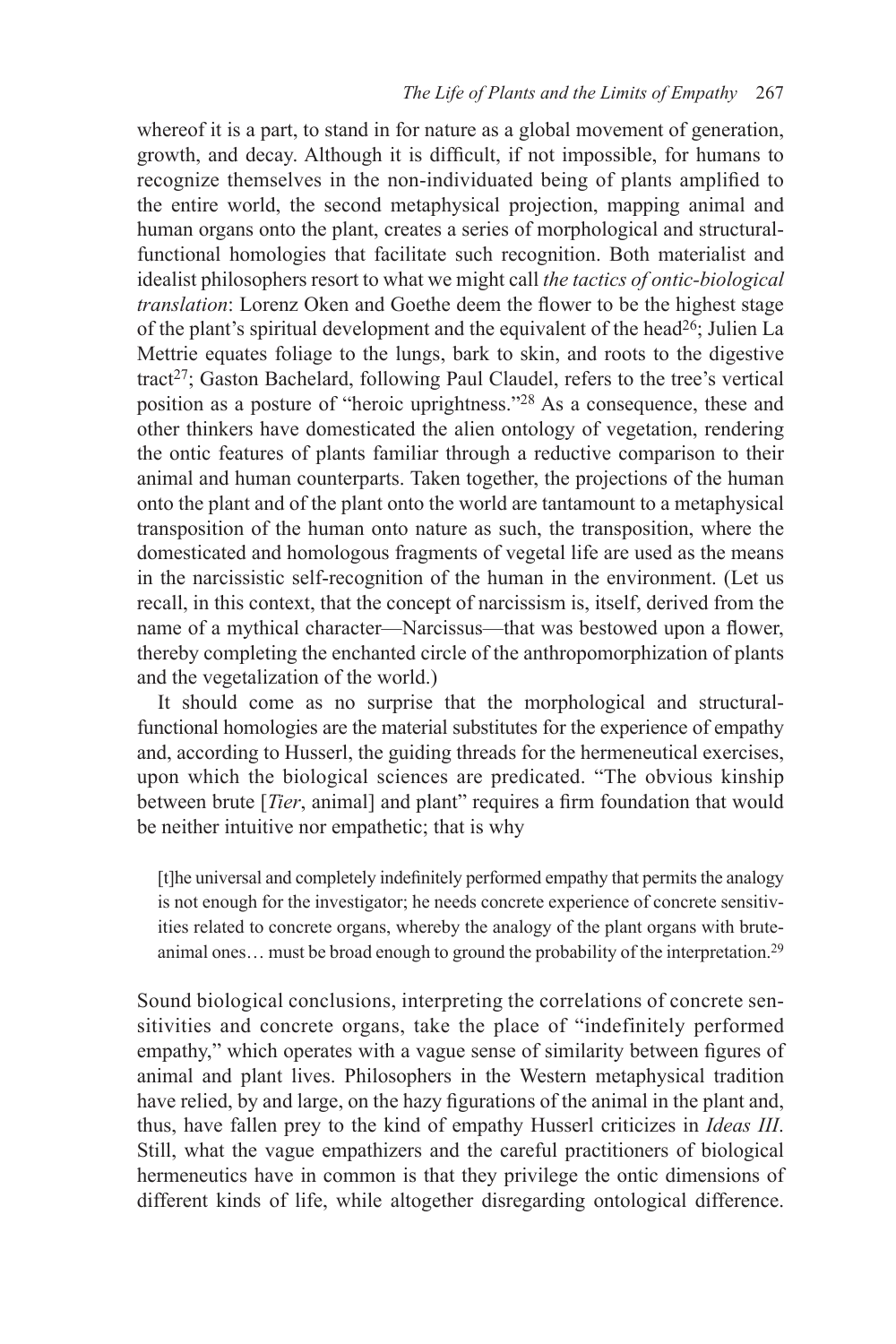Abstract and concrete comparisons miss the sole and the most valuable contribution philosophy can make to the question of life (and of lives), namely, the adumbration of its ontological and ethical status.

If, as Heidegger notes, the difficulty of thinking non-human living beings is that, though similar to us, they are far removed from humans by the "abyss" of "our ek-sistent essence,"<sup>30</sup> then the ontological grounding of biological parallelisms must supersede both empathy and the biological strategies of interpretation. Heidegger, on his part, presupposes that plants and animals do not participate in the existential ontology of Dasein—a presupposition that is all the more doubtful, considering the plurality of existences and points of access to the world that correspond to particular ontologies, including that of vegetal life. Once ontological investigations geared toward worlds and existences other than human are advanced enough to offer a rejoinder to Heidegger, the similarities between various beings will also need to be rethought along ontological lines. It is this re-thinking that could give rise, for example, to the notion of ontological empathy, no longer determined by ontic similitude but, instead, by a sense of proximity to the *being* of other creatures (e.g. the essential superficiality and nonconscious being-in-the-world of humans and plants). Any future rapprochement between humans and other beings will unfold on the terrain of post-metaphysical philosophy, which will be exceptionally attentive to the ontological uniqueness of non-human existences and mediate between various ontologies without privileging the standpoint of the human *Dasein* .

 When it comes to the metaphysical projections of plant ontology, however, few are as damaging, theoretically and ethically, as Hegel's reflections on vegetal life. In keeping with the trend of establishing facile ontic analogies between different classes of beings, Hegel draws the parallel between the foliage of plants and the "coverings" of animal bodies. As he states in lectures on aesthetics, the "real seat of the activities of organic life remains veiled from our vision; we see only the external outlines of the animal's shape, and this again is covered throughout by feathers, scales, hair, pelt, prickles, or shells. Such covering does belong to the animal kingdom, but in animals it has forms drawn from the kingdom of plants."<sup>31</sup> The ceaseless multiplication of material extensions and the empirical diversity of shapes and colours in the vegetal and animal kingdoms is contrasted to the "real seat" of organic life, which is hidden, withdrawn from sight, non-phenomenal, inner, and, hence, spiritualized. The metaphysical distinction between the inside and the outside rules over the entire comparison and delineates, in advance, the differential value judgments bestowed upon the diverse manifestations (and non-manifestations) of life. The "too much" of material proliferation stands in a direct proportion to the "too little" of metaphysical deficiency: the more vibrant, exuberant, and vegetal the external outlines of a life—the more insignificant, impoverished, and sometimes reduced to a naught, the inner dimension of the creature's spiritual life. Beauty as such has not yet risen to the level of a concept, when it is shattered into the bewildering variety of shapes and colors, evincing the vegetal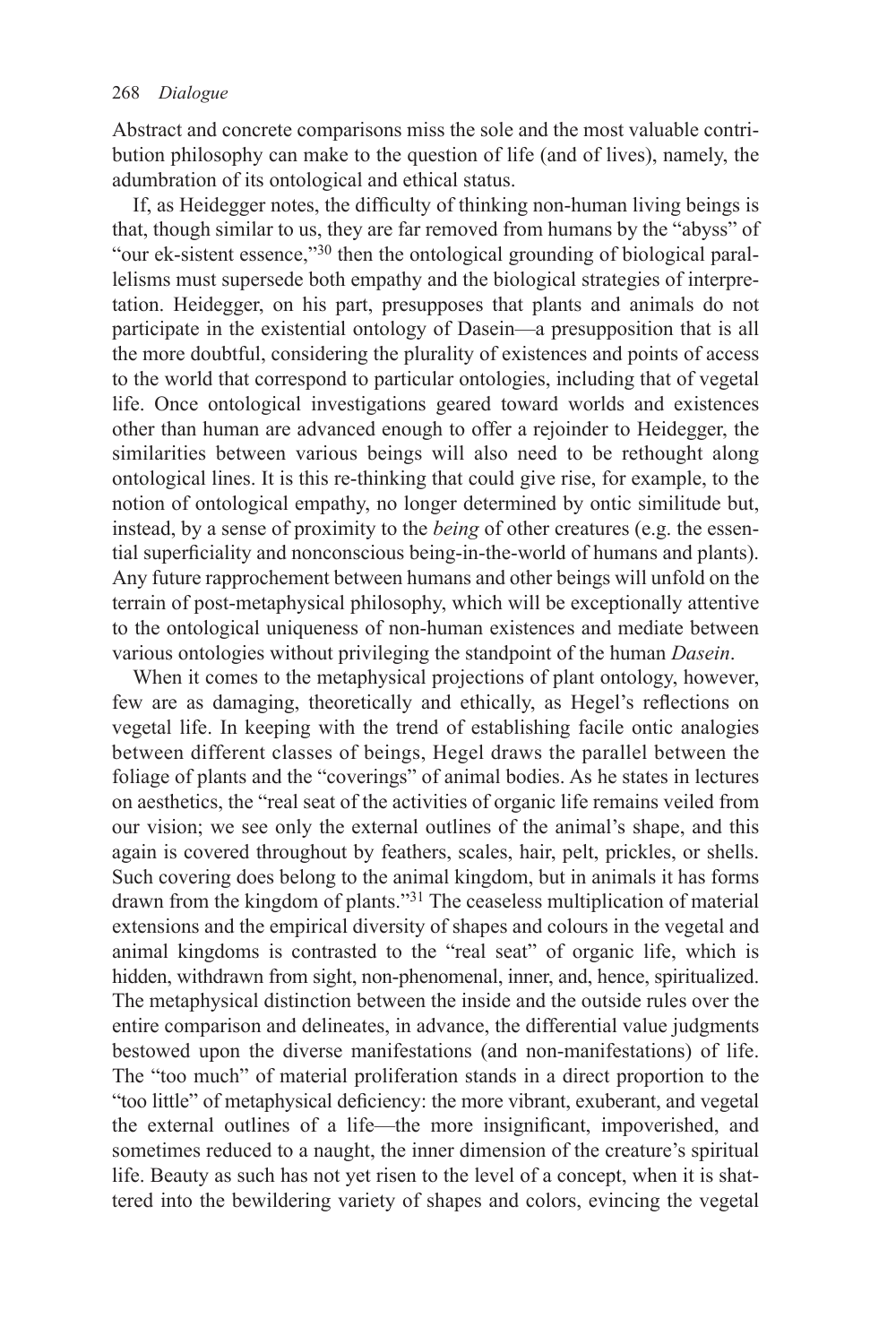heritage of animal beings. Plant and animal externalization of life, devoid of an interior, withdrawn, separate core, is not, in Hegel's view, an appropriate object of empathy, be it aesthetic or cognitive or ethical, for the spiritualized humanity.

 What, then, of the human body? Does it inherit the ontic features of vegetal life? Whereas in his philosophy of nature Hegel is willing to admit that the skeletal endo-structure of all bodies harkens as far back as the mineral world, negated and sublated by the soft muscular and fatty tissues that surround the bones, in the texts on aesthetics he is more reluctant to acknowledge this dialectical heritage. In the lectures on fine art, the human body is thoroughly spiritualized, so much so that it becomes identical to sensitiveness and sensitivity, no longer obstructed by external coverings:

 The *human* body, on the contrary, stands in this respect at a higher stage, since in it there is everywhere and always represented the fact that man is an ensouled and feeling unit. The skin is not hidden by plant-like unliving coverings…The skin itself…permits the inner life to shine through it… 32

 The outer dimension of human existence is a translucent screen for the life of the mind; the nakedness of the skin that makes one ever more physically vulnerable and unprotected exhibits a renewed spiritual strength of the inaccessible and inviolable inner life. The human exposure thus invites empathy as effectively as plant and animal hiddenness and protection of the body repels empathetic overtures.

It remains implied in Hegel's writings that the identification with the aesthetic ideal of the human—an essentially North European ideal, as it turns out—is contingent upon a barefaced denigration of animal and vegetal existences. Not only does the complete sensitization and vulnerability of the naked, hairless, and dis-closed human body elicit the strongest sense of empathy, but also the rise of this body in the course of a discussion of "the beauty of nature" is contrasted to animal and vegetal corporealities, which repel empathetic overtures and with which it is impossible to identify. The unliving, plant-like coverings, presumably absent from the surface of the human body are, at once, the protective shields against pain and the embodied barriers to empathy, starkly contrasted to the human flesh that is "everywhere...ensouled and feeling." To *feel into*, in the German sense of *Einfühlung*, this flesh, which is in itself a sign of potential suffering, is to empathize with the inner life it transmits in all its outer manifestations; in other words, it is to gain access to the spiritual realm through a body entirely suffused with *Geist* , the body idealized, refined, and sublated to the extent that it turns into a material imprint of spirit. The rarification of corporeality, its rendering subtle and amenable to the expression of inner life (think, in this respect, of the Leibnizian "subtle matter" as a point of articulation of the body and the soul), thus coincides with its winnowing from the vegetal heritage of excessive material proliferation.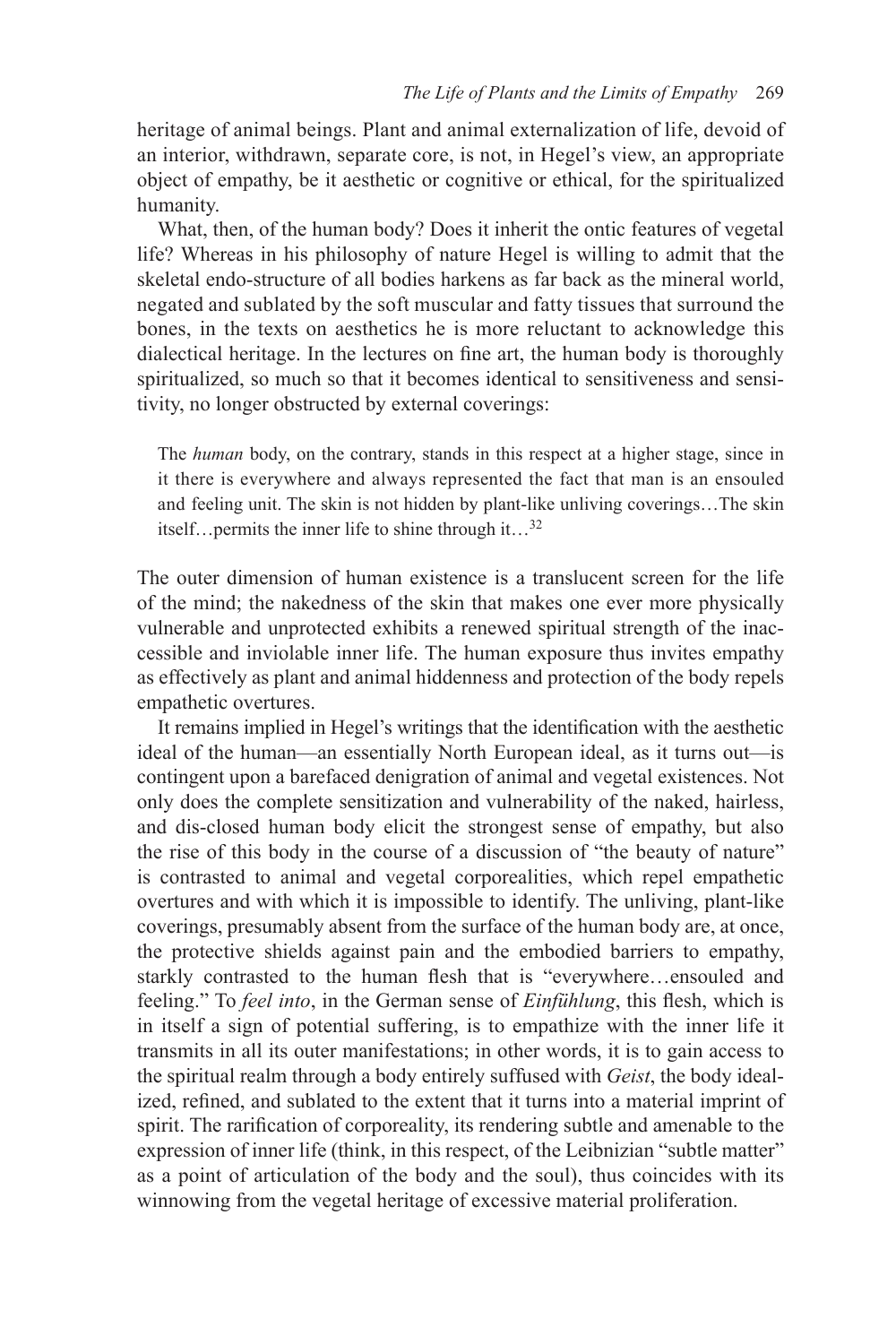#### 270 *Dialogue*

 At this point, at the apex of natural beauty already verging on the ideal beauty of art as it is construed in the lectures on aesthetics, I would like to put forth what some might consider a vulgar reading of Hegel. The idealization of the human body, in a process completely entangled with the body's near de-materialization and cleansing of all remnants of plant and animal life, 33 hinges, I suggest, on the valorization of a particular contextually and historically bound ideal of the North European corporeality. The subtle racism inherent in the construction of a hairless and spiritually transparent body joins forces with the overt speciesism that pits plants and animals, taken to be aspects of "petrified nature," against the living logic of spirit. Nowhere is the imbrication of racism and speciesism more obvious than it is in *Philosophy of Nature* , where, in the course of discussing the role of light in the development of the vegetal self, Hegel remarks: "The externality of the subjective, selflike unity of the plant is objective in its relation to light…Man fashions himself in more interior fashion, although in southern latitudes he, too, does not reach the stage where his self, his freedom, is objectively guaranteed."<sup>34</sup> To those familiar with Hegel's lectures on the philosophy of history such statements will not sound shocking: in the South, Hegel believes, the fashioning of human subjectivity is quite plant-like, largely determined by light, and, therefore, neglectful of subjective interiority. In turn, those who are externally determined are not free; heteronomous beings—a category that, in Hegel, encompasses the entire kingdom of plants and humans "in southern latitudes"—do not contain the principle of their activity within themselves and fail to set themselves up in opposition to their environment as purposeful subjects. As a consequence of dialectical cunning, the human and the plant cease to be monolithic concepts: beneath the veneer of empathy with the North European ideal of man, Hegel implies, lies the shared mode of being of plants and human beings living in the global South.

 Just as, preferring the hour of dusk and inner luminosity, dialectical thought shies away from the external light, to which the plant tends, so the Hegelian system as a whole negates the immediacy of life, elevating physical vitality to the level of spiritual existence. Dialectical empathy with the plant becomes possible on the condition that vegetal beings make a transition from merely living things to symbols animated by culture; a dried flower turns into the medium, wherein *Geist* can finally recognize itself. In a letter dated "July 17, 1797," Hegel invokes a garland of dry flowers offered to him as a sign of friendship "that unites parted friends". "The flowers are of course dry," he writes, "and life has vanished from them. But what on earth is a living thing if the spirit of man does not breathe life into it? What is speechless but that to which man does not lend his speech?"<sup>35</sup> More precisely, the dead flowers turn into a double medium, an outlet, first, for empathy with the other (the missing friend) who is also pained by the separation and, second, for selfrecognition in an element of nature transformed through human activity. Dialectically speaking, dry flowers preserved as a memento are *more* living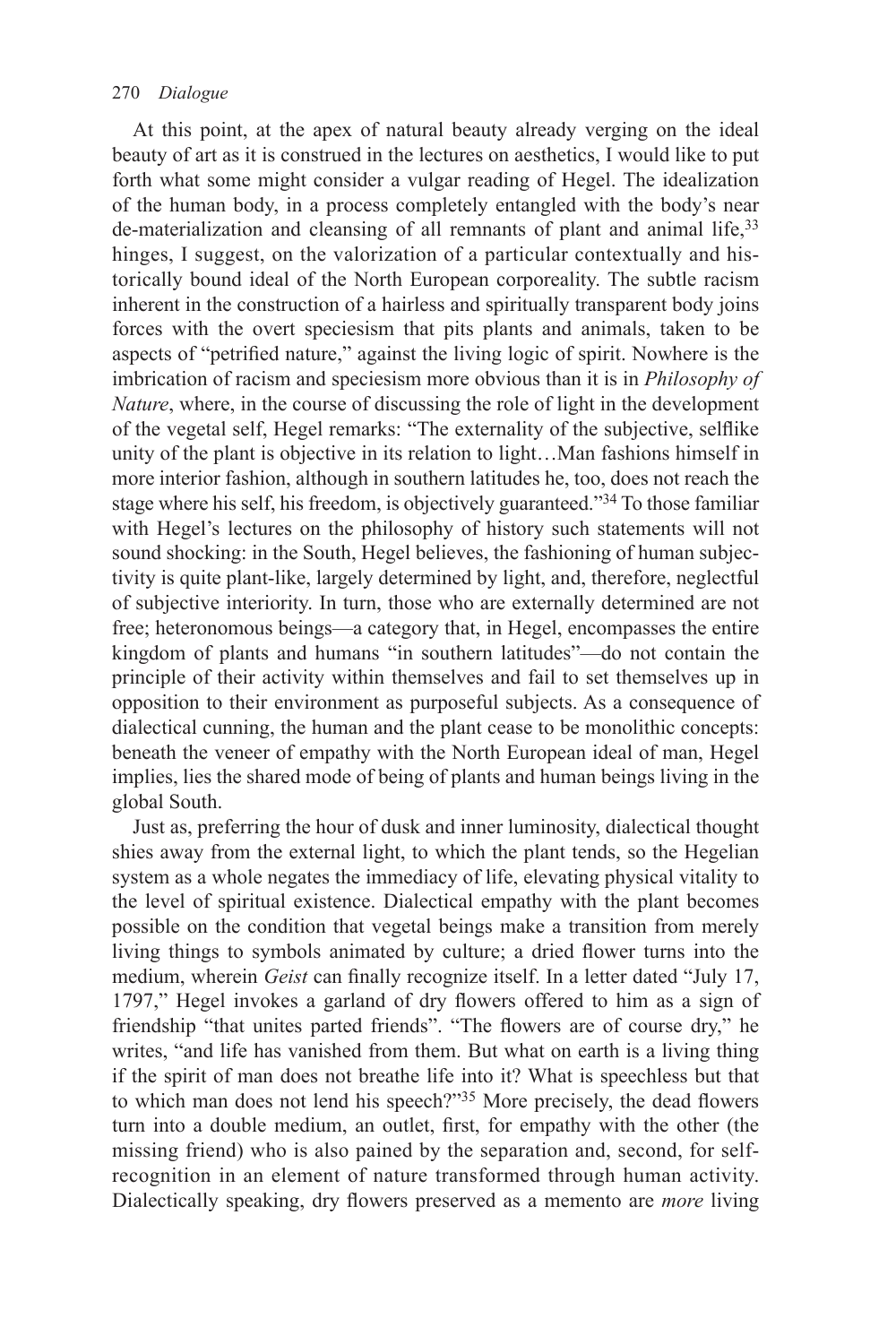(living qualitatively differently, better, more intensely, more authentically) than those growing in a field; the trees chopped down to create space for a new highway and made into furniture lead a spiritual afterlife ensured by the fact that "the spirit of man" has breathed life into them. Empathy with merely living things would, conversely, betoken an unmediated attempt at an emotional penetration into nature, in other words, something of a regression from the dialectical point of view. Spirit's ingress into the domain of its other (nature, wherein it does not yet recognize itself) is such that it productively destroys, through rational activity, whatever it touches—a task that empathy accomplishes at the level of affect by negating alterity conceived by analogy with the empathizer. Dialectical empathy with the plant circumvents such immediacy by incorporating the dead flower into the mediately living spirit and vicariously endowing this flower, combined with others like it in a garland, with spirit's depth, inner life, and universal meaning. Affect itself is synthesized with reason when what elicits it is a product of human activity, be it as insignificant as the dry flower preserved as a reminder of an absent friend.

 The price paid for dialectical empathy is of course steep, since it demands that natural life be extinguished before getting rekindled in the higher regions of spirit. Similar to other metaphysical currents in philosophy, Hegelian dialectics construes the floral world as ontologically impoverished, lacking in  $X$  (be it consciousness, sentience, autonomy, or animation), and as a seat, simultaneously, of empirical excess and transcendental deficiency to be compensated for by dialectical re-birth. The metaphysical recognition of the human in the plant is conditioned by this construal: the plant is a defective animal, a being in which humans detect everything they are not or, better yet, everything they do not wish to be. The splitting and repression of those aspects of humanity that do not live up to the ideal construct "man" precede the projection of these very aspects onto vegetal life in a cross-species psychological transference. Empathy—an offshoot of our domination over and violation of ourselves thus assumes two forms: on the one hand, it stands for a negative and unconscious acknowledgement of what we do not want to be, what we have expelled from our midst and attributed to the vegetal other; on the other hand, it signifies a last-ditch attempt to "feel into" what we are not supposed to feel, to reconnect, in a quasi-Feuerbachian fashion, with the disavowed features of humanity projected onto non-human existence. In any event, empathy serves exclusively human subjects, who rely on it to construct their ideal selves or to retrieve alienated features of their own existence. If one is to imagine an ethics of plants, then empathy, with its implicit self-referentiality and narcissism, needs to be non-dialectically overcome.

#### **Notes**

 1 "For we are like tree trunks in the snow. In appearance they lie sleekly and a little push should be enough to set them rolling. No, it can't be done, for they are firmly wedded to the ground. But see, even that is only appearance." Franz Kafka,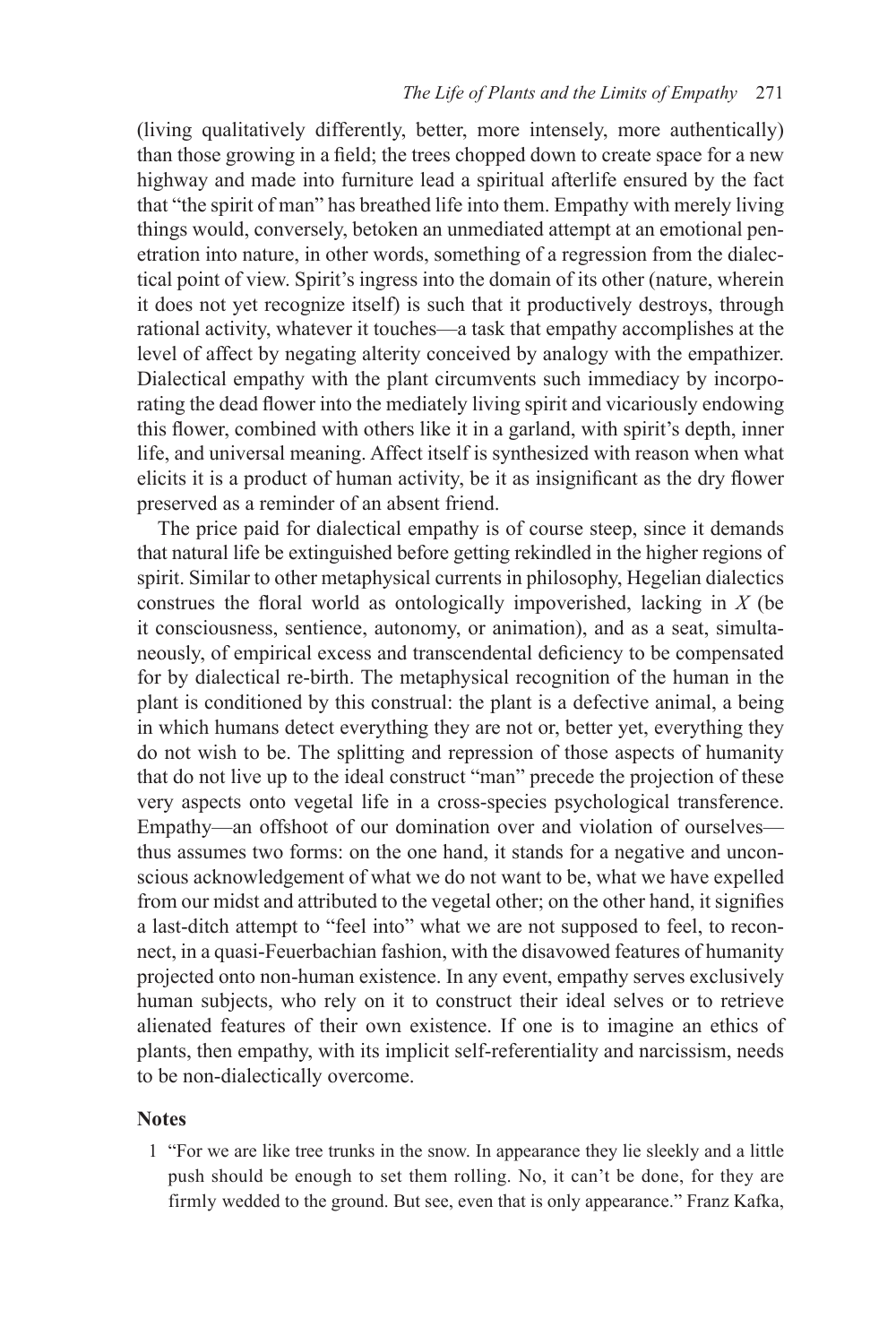#### 272 *Dialogue*

"The Trees." I thank Marcia Cavalcante-Schuback for bringing this short story to my attention.

- 2 See Michael Slote, *The Ethics of Care and Empathy* (London & New York: Routledge, 2007); Lou Agosta, *Empathy in the Context of Philosophy* (London & New York: Palgrave Macmillan, 2010); Richard Wilson and Richard Brown (eds.), *Humanitarianism and Suffering: The Mobilization of Empathy* (Cambridge: Cambridge University Press, 2008), among others.
- 3 I am greatly indebted to Patricia Vieira, with whom I discussed, in a series of conversations over the course of the Summer 2010, the crucial differences between these three terms.
- 4 Martha Nussbaum, *Upheavals of Thought: The Intelligence of Emotions* (Cambridge: Cambridge University Press, 2003), 301.
- 5 "We suffer *with* him [ *Wir leiden,* mit *ihm* ] and hence *in* him; we feel his pain as *his* , and do not imagine that it is ours. In fact, the happier our state, and hence the more the consciousness of it is contrasted with the other man's fate, the more susceptible we are to compassion." Arthur Schopenhauer, *On the Basis of Morality*, trans. E.F.J. Payne (Indianapolis: Hackett, 1998), 147.
- 6 Gary Steiner, *Anthropocentrism and its Discontents: The Moral Status of Animals in the History of Western Philosophy* (Pittsburgh: University of Pittsburgh Press, 2010), 187.
- 7 Friedrich Nietzsche, *The Nietzsche Reader* , ed. by Keith Ansell Pearson & Duncan Large (New York & London: Wiley Blackwell, 2006), 488.
- 8 Dorion Cairns, *Conversations with Husserl and Fink* (The Hague: Martinus Nijhoff, 1976), 74.
- 9 For a critique of the determination of the thing as an inanimate object, see Michael Marder, *The Event of the Thing: Derrida's Post-Deconstructive Realism* (Toronto: University of Toronto Press, 2009).
- 10 G.W.F. Hegel, *Philosophy of Nature: Encyclopedia of the Philosophical Sci*ences, Part II, translated by A.V. Miller (Oxford: Oxford University Press, 2004), 307.
- 11 Although clandestine instrumentalization might occur in other instances of empathy, where the object is another human being, I limit myself here to the consideration of an empathic approach to vegetal life.
- 12 "No doubt, it is hard to decide, even in the organized world, what is individual and what is not. The difficulty is great, even in the animal kingdom; with plants it is almost insurmountable." Henri Bergson, *Creative Evolution* (New York: Barnes & Noble Books, 2005), 10-1.
- 13 For a detailed discussion of the plants' nonconscious intentionality, see Chapter V of Michael Marder's *Plant-Thinking: A Philosophy of Vegetal Life* (New York: Columbia University Press, 2012).
- 14 Such an analogy is advocated, for example, by Matthew Hall in "Plant Autonomy and Plant-Human Ethics," *Environmental Ethics* 16 (2009): 169-181.
- 15 Edmund Husserl, *Ideas Pertaining to a Pure Phenomenology and to a Phenomenological Philosophy. Book 3: Phenomenology and the Foundations of the Sciences,*